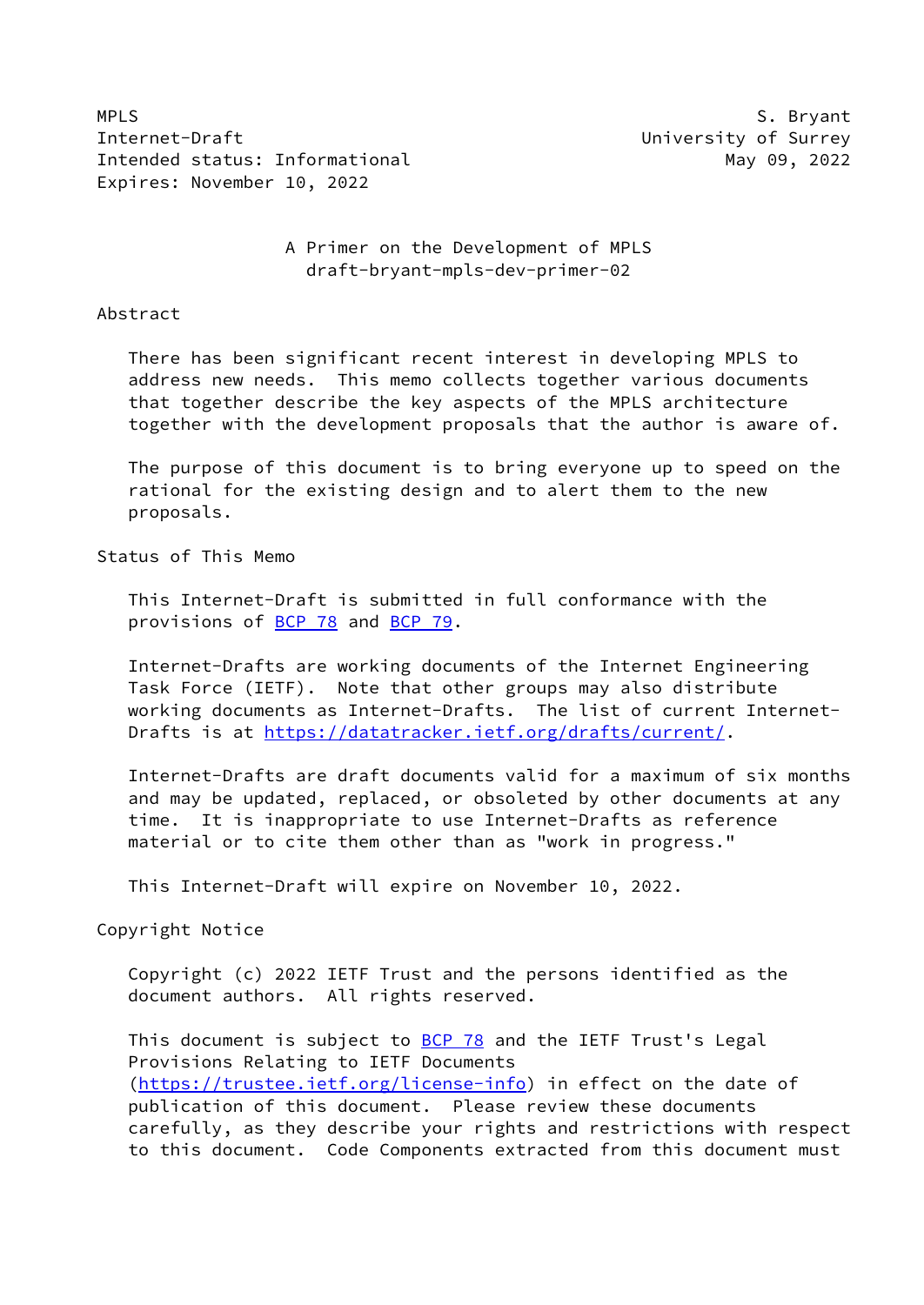<span id="page-1-1"></span>

| Internet-Draft | MPLS-Dev-Primer | May 2022 |
|----------------|-----------------|----------|
|----------------|-----------------|----------|

 include Simplified BSD License text as described in Section 4.e of the Trust Legal Provisions and are provided without warranty as described in the Simplified BSD License.

## Table of Contents

| $1$ .            |      | $\overline{2}$                                                    |
|------------------|------|-------------------------------------------------------------------|
| 2.               |      |                                                                   |
|                  | 2.1. | Multiprotocol Label Switching Architecture (RFC 3031)             |
|                  | 2.2. | $\frac{3}{4}$<br>MPLS Label Stack Encoding (RFC 3032)             |
|                  | 2.3. | $\overline{4}$<br>Control Word for Use over an MPLS PSN (RFC5586) |
|                  | 2.4. | Avoiding Equal Cost Multipath (ECMP) Treatment in MPLS            |
|                  |      |                                                                   |
|                  | 2.5. | $rac{5}{5}$<br>Synonymous Flow Labels                             |
|                  | 2.6. | Residence Time Measurement in MPLS Networks                       |
|                  |      | 3. Other Observations Received                                    |
|                  |      | $\frac{5}{7}$ $\frac{7}{7}$                                       |
|                  | 4.1. | MPLS Extension Header Architecture                                |
|                  | 4.2. | 8<br>MPLS Label Operations in MPLS EH capable networks            |
|                  | 4.3. | Encapsulation For MPLS Performance Measurement with               |
|                  |      | $\underline{8}$                                                   |
|                  | 4.4. | MPLS Data Plane Encapsulation for In-situ OAM Data<br>9           |
|                  | 4.5. | Multi-purpose Special Purpose Label for Forwarding                |
|                  |      | 9                                                                 |
|                  | 4.6. | No Further Fast Reroute<br>9                                      |
|                  | 4.7. | Carrying Virtual Transport Network Identifier in MPLS             |
|                  |      | <u>୍ର</u>                                                         |
|                  | 4.8. | Segment Routed Time Sensitive Networking<br>10                    |
|                  | 4.9. | Options for MPLS Extension Header Indicator<br>10                 |
|                  |      | 11                                                                |
|                  |      | 4.11. MPLS Payload Protocol Identifier<br>11                      |
|                  |      | 4.12. Generic Transport Functions<br>11                           |
|                  |      | $4.13$ . Use of an MPLS LSE as an Ancillary Data Pointer<br>12    |
| $\overline{5}$ . |      | 12                                                                |
| 6.               |      | 12                                                                |
| 7.               |      | 12                                                                |
|                  |      | 7.1. Normative References<br>12                                   |
|                  |      | 7.2. Informative References 13                                    |
|                  |      | 16                                                                |

## <span id="page-1-0"></span>[1](#page-1-0). Introduction

There has been significant recent interest in developing the MPLS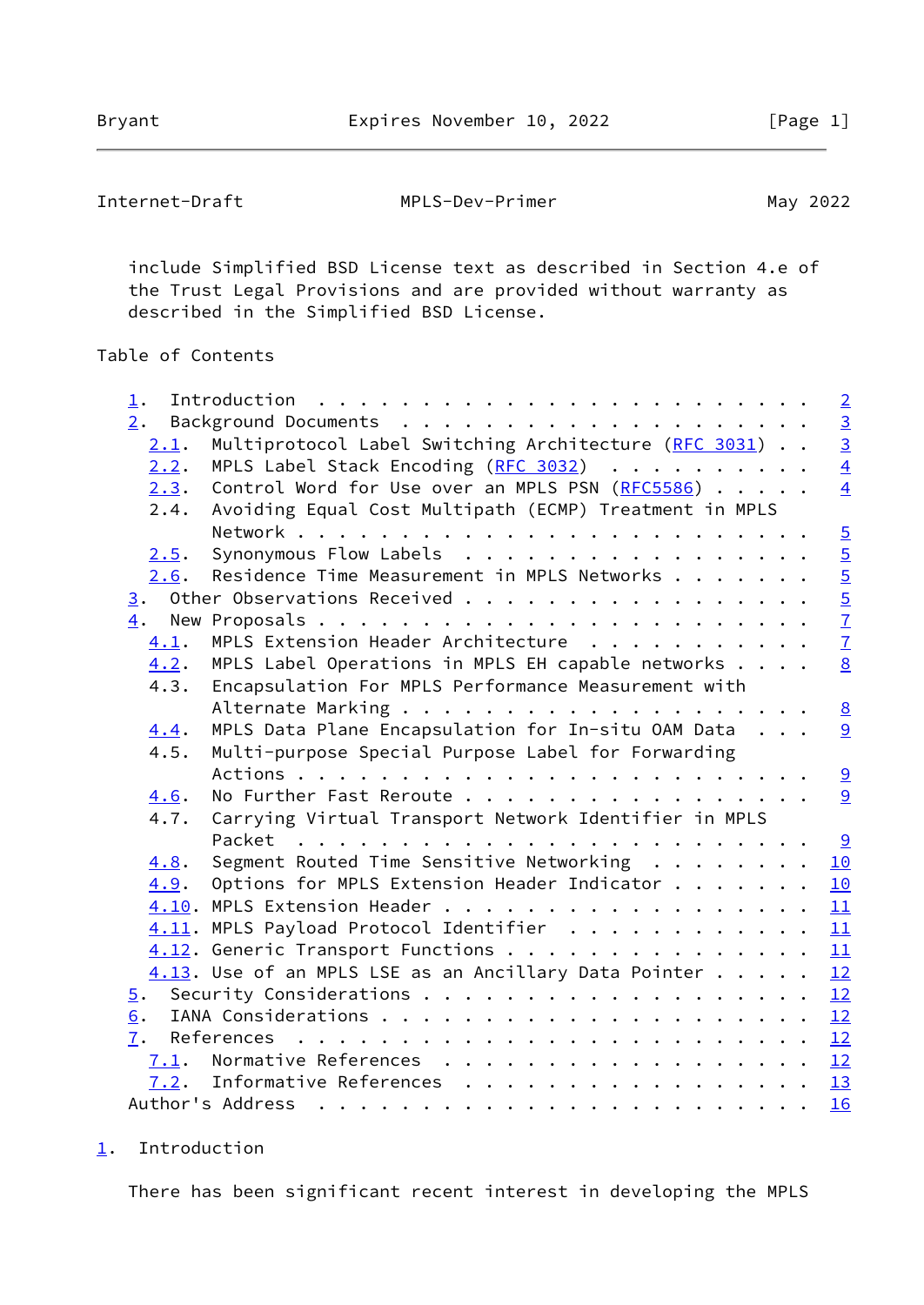data plane to address new needs. This memo collects together various documents that together describe the key aspects of the MPLS architecture together with the development proposals that the author is aware of.

Bryant Expires November 10, 2022 [Page 2]

<span id="page-2-1"></span>

Internet-Draft MPLS-Dev-Primer May 2022

 The intent of this work is to bring everyone up to speed on the rational for the existing design and to alert them to the new proposals. If I have missed any proposals, then please accept my apologies for the oversight, let me know and I will include it in the list.

I do not anticipate that this memo will progress to become an RFC.

 The interest in this work to develop MPLS was noted by the Chairs of the DETNET, MPLS, PALS, and SPRING IETF working groups who called a joint meeting at IETF 110. The agenda, slides notes etc of the meeting are currently at<https://datatracker.ietf.org/meeting/agenda/>

 Editor's note the above URL will change when the meeting is included in the IETF Proceedings.

A video recording of the meeting is to be found at [https://youtu.be/](https://youtu.be/rt_vQTToO1s) [rt\\_vQTToO1s](https://youtu.be/rt_vQTToO1s)

- <span id="page-2-0"></span>[2](#page-2-0). Background Documents
- <span id="page-2-2"></span>[2.1](#page-2-2). Multiprotocol Label Switching Architecture ([RFC 3031\)](https://datatracker.ietf.org/doc/pdf/rfc3031)

 [RFC3031] describes the base architecture of MPLS. This is updated by:

- o [[RFC6178\]](https://datatracker.ietf.org/doc/pdf/rfc6178) which describes label edge router forwarding of IPv4 option packets and is not relevant to this discussion.
- o [[RFC6790\]](https://datatracker.ietf.org/doc/pdf/rfc6790) which describes the use of entropy labels in MPLS forwarding. The entropy label is a two stack entry tuple that consists of a special purpose label (SPL) followed by a label stack entry (LSE) who's label is pure entropy to be applied to the selection of a path from the Equal Cost Multi-Path (ECMP) set. Its use in choosing the ECMP member is optional. This was the first formal introduction of the concept of an MPLS forwarder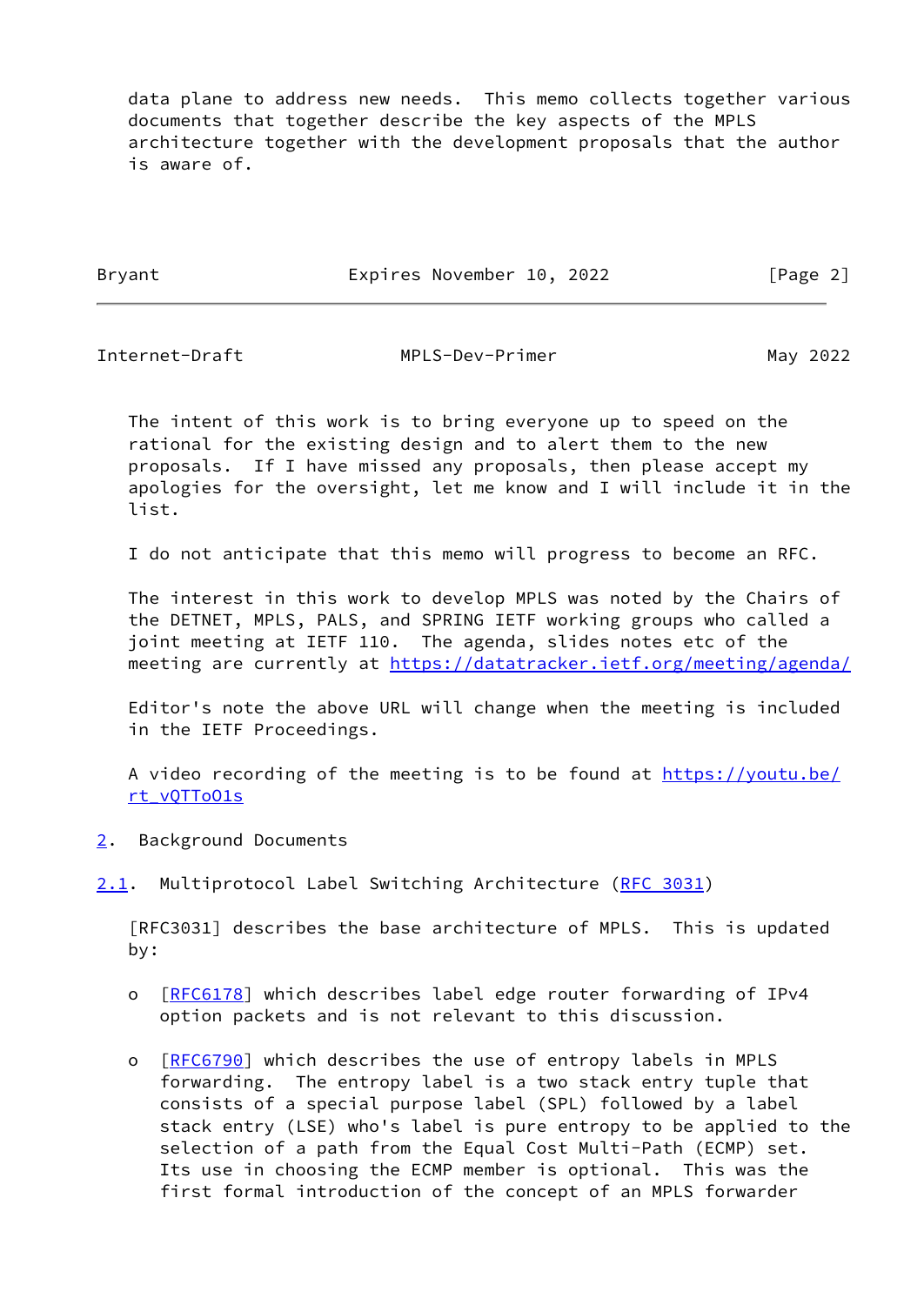needing to parse below the top of the label stack.

 Prior to the introduction of [RFC 6790](https://datatracker.ietf.org/doc/pdf/rfc6790) it was already common practice for LSRs to scan the label stack to the bottom of stack (a simple task requiring the checking of a single bit in each LSE) to heuristically check that the packet was IP and if so to hash the five tuple to determine the ECMP path to use.

 This approach worked well until Ethernet addresses were (legitimately) deployed that confused these forwarders into thinking that Ethernet packets were IP packets ([\(RFC8469](https://datatracker.ietf.org/doc/pdf/rfc8469)}}.

| Expires November 10, 2022<br>Bryant | [Page 3] |
|-------------------------------------|----------|
|-------------------------------------|----------|

<span id="page-3-1"></span>Internet-Draft MPLS-Dev-Primer May 2022

<span id="page-3-0"></span>[2.2](#page-3-0). MPLS Label Stack Encoding [\(RFC 3032](https://datatracker.ietf.org/doc/pdf/rfc3032))

 [RFC3032] Specifies the encoding of an MPLS LSE. This has been updated by:

- o [[RFC3443\]](https://datatracker.ietf.org/doc/pdf/rfc3443) describes the two models of TTL handling in MPLS. In addition that it should be noted that some LSR decrement the TTL of the TOP label \_before\_ inspecting the label in the top LSE.
- o [[RFC3270\]](https://datatracker.ietf.org/doc/pdf/rfc3270) describes the application of diffserv to MPLS and the pipe vs uniform models. It may apply to this work if we are popping xSPLs.

EDITOR'S NOTE need to think about [[RFC3270](https://datatracker.ietf.org/doc/pdf/rfc3270)] some more.

- o [[RFC5129\]](https://datatracker.ietf.org/doc/pdf/rfc5129) describes Explicit Congestion Marking in MPLS. It is not clear how widely this is deployed. This is something that needs to be thought through when re-purposing the TC bits as has been proposed in some of the drafts listed below.
- o [[RFC5462\]](https://datatracker.ietf.org/doc/pdf/rfc5462) renames the EXP field to TC field. This is a naming convention and not a technology change.
- o [[RFC5586\]](https://datatracker.ietf.org/doc/pdf/rfc5586) defines the Generic Associated Channel (see later).
- o [[RFC7274\]](https://datatracker.ietf.org/doc/pdf/rfc7274) defines the process for allocating and retiring special purpose labels (SPLs) (formerly known as Reserved Labels). It also creates the extended special purpose labels (eSPLs). eSPLs are another instance of a twin label in the stack, with the first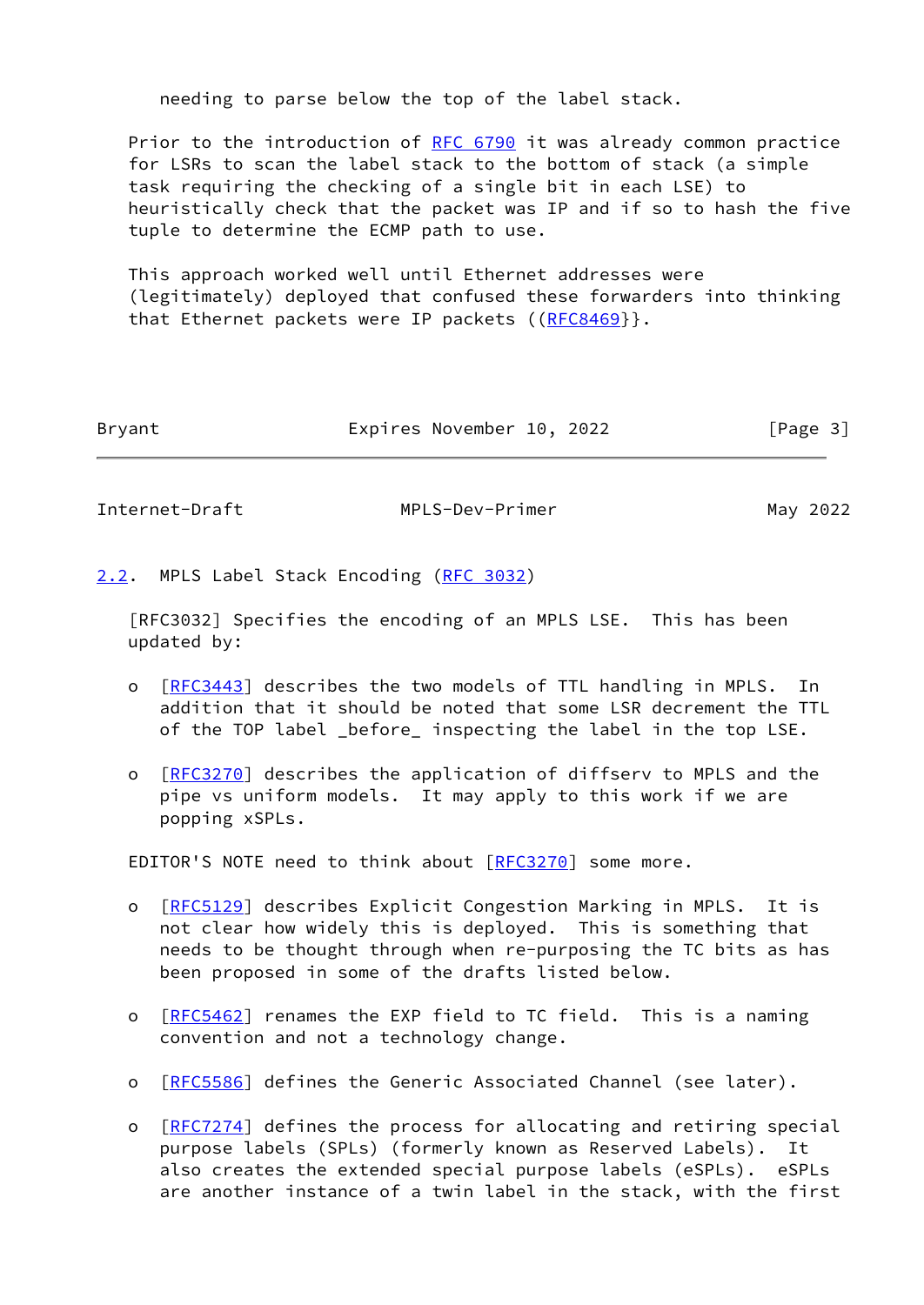label (15) from the SPL range followed by another label that specifies the function of the twin labels.

<span id="page-4-0"></span>[2.3](#page-4-0). Control Word for Use over an MPLS PSN [\(RFC5586](https://datatracker.ietf.org/doc/pdf/rfc5586))

 [RFC5586] describes the first use of a type of meta-data between the bottom of the MPLS label stack and the packet payload. The pseudowire (PW) control word (CW) is used to carry additional information that the egress Provider Edge (PE) LSR needs to construct the outgoing packet. It also tells the forwarder that the packet is not an IP packet and so should not be subjected to ECMP.

[RFC8469] is an update to the Ethernet PW specification [\[RFC4448](https://datatracker.ietf.org/doc/pdf/rfc4448)] to strongly encourage the use of the CW for Ethernet PWs. All other PWs that have been defined require the use of the CW.

Bryant Expires November 10, 2022 [Page 4]

<span id="page-4-1"></span>Internet-Draft MPLS-Dev-Primer May 2022

<span id="page-4-4"></span>[2.4](#page-4-4). Avoiding Equal Cost Multipath (ECMP) Treatment in MPLS Network

 [RFC4928] describes the issue of accidental ECMP of packets not carry IP. This arises because some forwarders accidentally mistake a non- IP packet for an IP packet. They use a heuristic method of determining that the packet is IP. They sometimes get this wrong causing a misordered the delivery of some of the packets. [[RFC4928\]](https://datatracker.ietf.org/doc/pdf/rfc4928) formally introduces the concept of using the first nibble of 0b0000 to avoid this. Note that the technique is actually older than this having been introduced in [[RFC4385](https://datatracker.ietf.org/doc/pdf/rfc4385)].

<span id="page-4-2"></span>[2.5](#page-4-2). Synonymous Flow Labels

 [RFC8957] describes a technique whereby additional labels are introduced to an MPLS network that mimic the behavior of other MPLS labels but also introduce new properties to the FEC. The main use is to trigger OAM actions, but the method can be used to trigger other agreed actions.

<span id="page-4-3"></span>[2.6](#page-4-3). Residence Time Measurement in MPLS Networks

[RFC8169] describes a method of measuring the dwell or residence time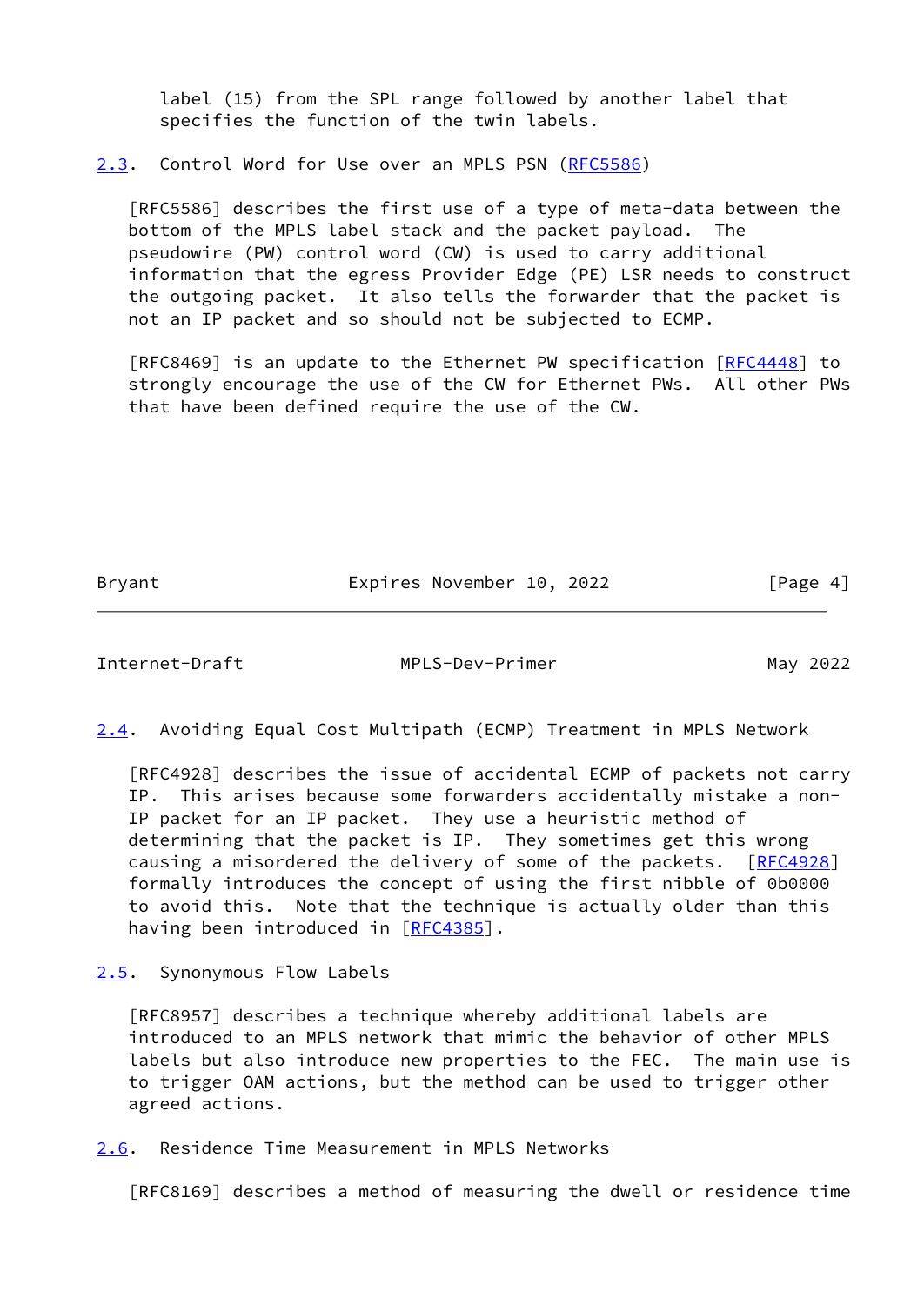of a packet in a router. The time is accumulated in a G-ACh packet carried below the label stack. Note that the G-ACh uses first nibble = 0b0001. This is the first instance of a G-ACh packet being specified for operation on a user data packet.

 The data packet is carried over an RSVP-TE path and thus the top of stack label indicates to the forwarder both the next-hop and outgoing label, but also indicates the presence of the G-ACh and the need to perform the residence time accumulation.

 The RFC predates segment routing (SR) and does not mention Software Defined Networks (SDNS), but the method could be used in those environments.

<span id="page-5-0"></span>[3](#page-5-0). Other Observations Received

 The following comments were received and are included for the benefit of the reader.

 Some of these comments should probably me moved to a requirements draft.

 For better of worse, passive taps and splitters are universally deployed for various monitoring purposes, the resulting feed is a direct copy of the traffic on the wire; active monitoring within the network element is equally widely deployed. Neither of these

| Bryant | Expires November 10, 2022 |  | [Page 5] |  |
|--------|---------------------------|--|----------|--|
|        |                           |  |          |  |

Internet-Draft MPLS-Dev-Primer May 2022

 mechanisms have insight into the FEC context. This would imply that the encapsulation is deterministic  $-$  i.e. it needs to be possible for the packet to be unambiguously decoded by such a side observer.

 Filters for monitored traffic also need to be created somehow, this implies that an LSE and the new header wire format needs to be unambiguous in the context that does not have access to endpoints.

The amount of state that needs to be distributed across the domain, the rate of such state change and state accumulation points needs to be understood. If information needs to be signaled end to end, what is the impact on the transit nodes and what is the impact of the total state that is kept within a domain. An example is MSD propagation - while it is on the order of a rounding error for an IGP to propagate, a generic realization would require maintaining all of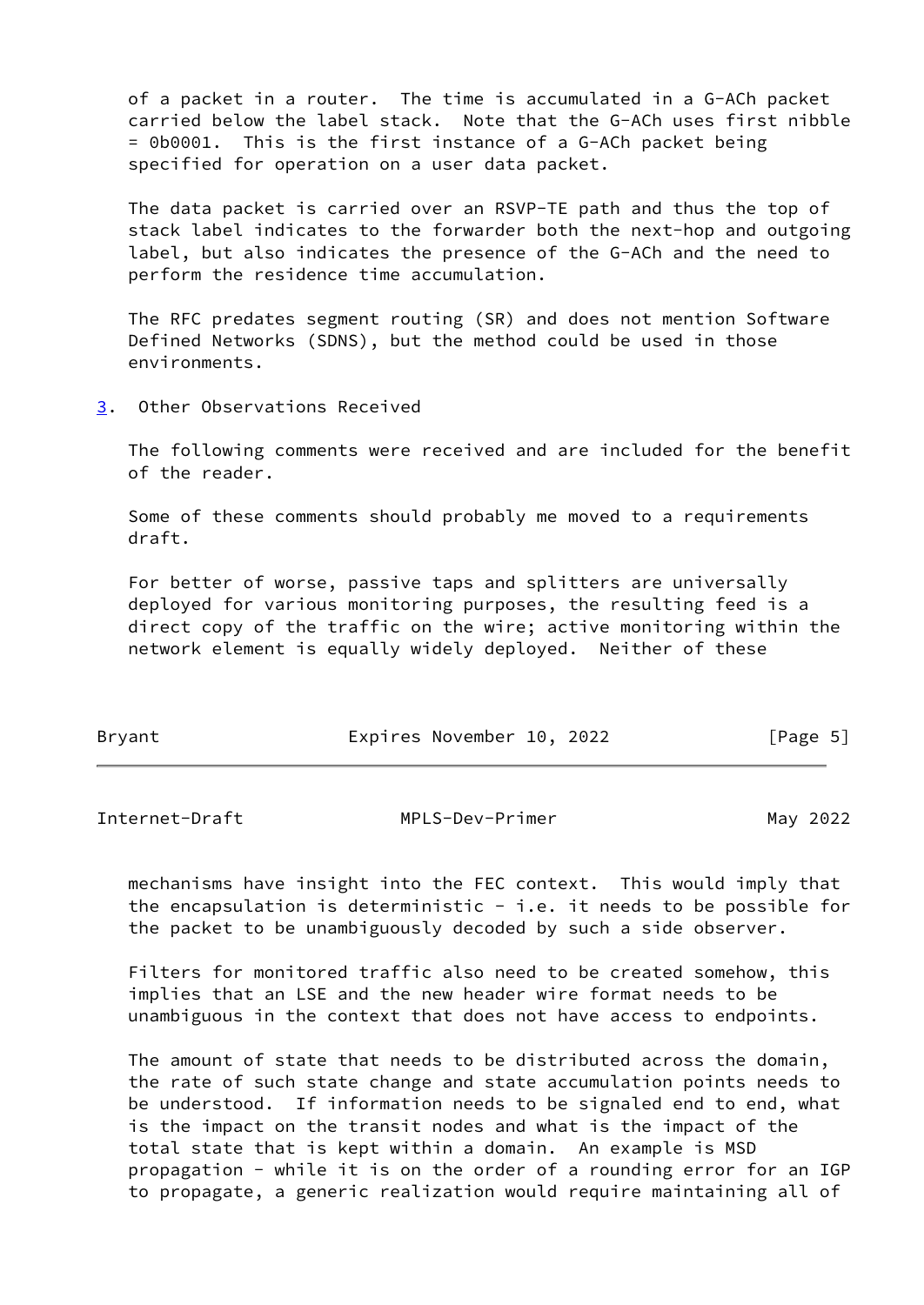that state for whole domain in every node, and realistically that will be on the order of a few tens of MSD entries per page. While not a problem for platforms with wide address space, 32 bit address space systems are widely deployed and will stay in a foreseeable future - this increase of state is not free in their context.

 From the practical implementation point of view, there appear to be three large groups

- o hardware implementations
- o scalar software
- o vector software implementations

 Vector implementations are the fastest growing ones, both by the addressable market and by the performance benefits. However, those benefits can easily be written off if data formats are in direct opposition to vector processing rules. vertical processing within a lane is what vector implementations assume, with reasonably good support for horizontal operations within lanes/ However support for anything that does not align uniformly to all lanes is quite poor. Variable length headers with fields being spread across various lane positions are a bad match for this technology. If it is within a cache line the penalty is still reasonable but quickly approaches the point where the benefits of vector processing are over-shadowed by the additional processing required to get data in the right order.

 While MPLS-TP and MPLS have the same data plane encapsulation, they do not necessarily make practical use of the same data plane instance - it is a basic network design aspect to separate different classes of traffic in different layers.

| Bryant |  | Expires November 10, 2022 |  |  | [Page 6] |  |
|--------|--|---------------------------|--|--|----------|--|
|--------|--|---------------------------|--|--|----------|--|

<span id="page-6-0"></span>Internet-Draft MPLS-Dev-Primer May 2022

 There are many design issues to look at, but before we go too far with the new proposals we need to understand the practical uses of the technology and the practical limitations of the methods of implementation.

 EDITOR'S NOTE add in illustration label stacks for major encapsulations - single and multiple label IPv4/IPv6, and packet pseudowires - the encapsulations that make the dominant part of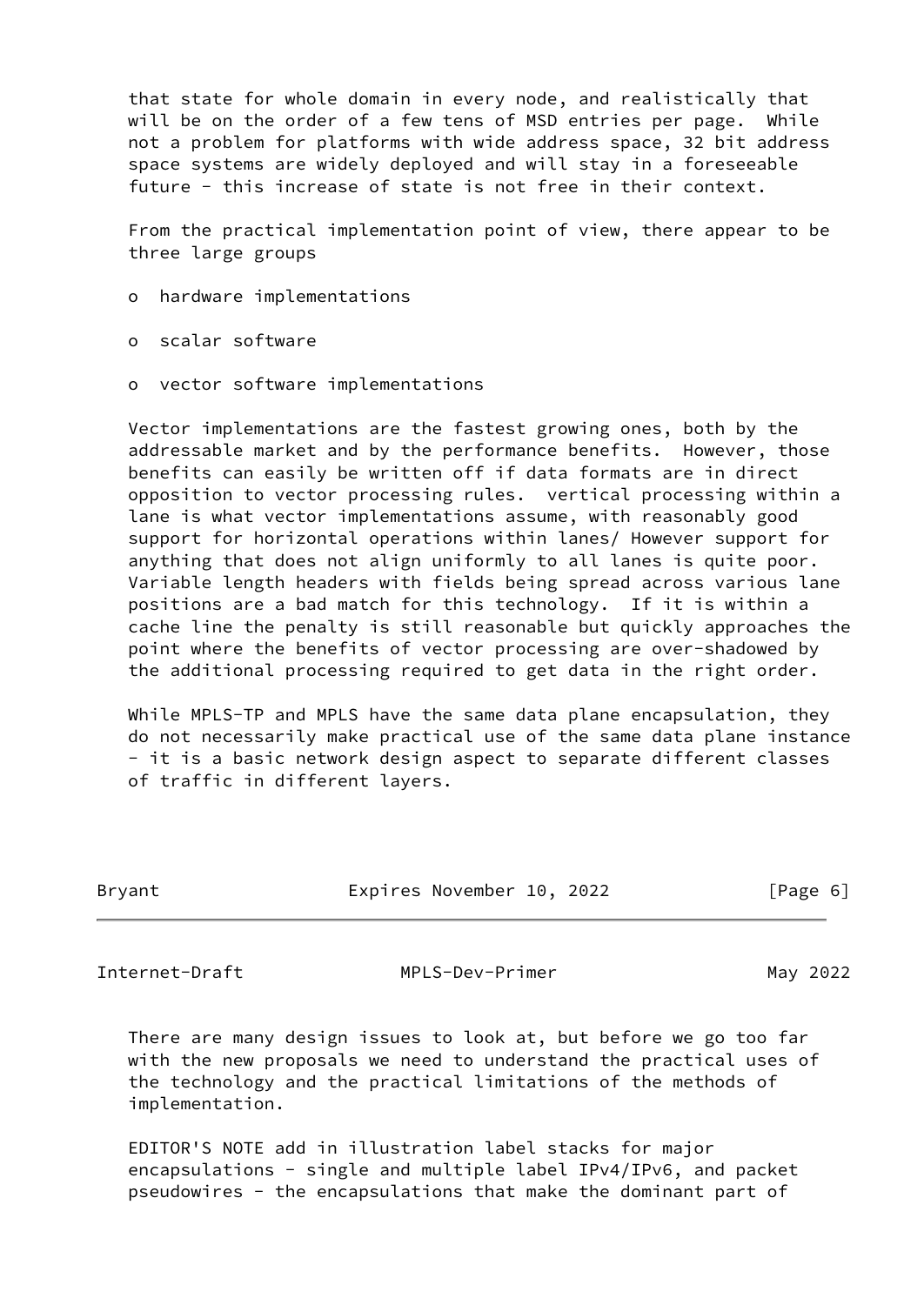traffic. Something similar to what extended headers document has for showing wire image, but for current encapsulation - to have an illustratory view of which node needs to lookup what and how deep.

<span id="page-7-0"></span>[4](#page-7-0). New Proposals

 This section catalogues new proposals for how metadata is carried and how its presence is indicated to the forwarder.

<span id="page-7-1"></span>[4.1](#page-7-1). MPLS Extension Header Architecture

 [I-D.andersson-mpls-eh-architecture] specifies an architecture for the extension of MPLS to include Extension Headers (EH). The proposal is for the EHs to carry information on in-network services and functions in an MPLS network. The extension headers are carried after the MPLS Label Stack, and the presence of EHs are indicated in the label stack by an Extension Header Indicator (EHI).

Proposed use cases are:

- o In-situ OAM
- o Network Telemetry and Measurement
- o Network Security
- o Segment Routing
- o Network Programming

The draft calls two types of EH:

o "hop-by-hop" (HBH)

o "End to end" (E2E).

 The draft proposes to indicate the presence of the EH via the FEC. The ability of a router on the LSP to process a packet correctly is advertised in the routing protocol.

| Bryant | Expires November 10, 2022 |  | [Page 7] |
|--------|---------------------------|--|----------|
|        |                           |  |          |

<span id="page-7-3"></span>

| Internet-Draft | MPLS-Dev-Primer | May 2022 |
|----------------|-----------------|----------|
|                |                 |          |

<span id="page-7-2"></span>[4.2](#page-7-2). MPLS Label Operations in MPLS EH capable networks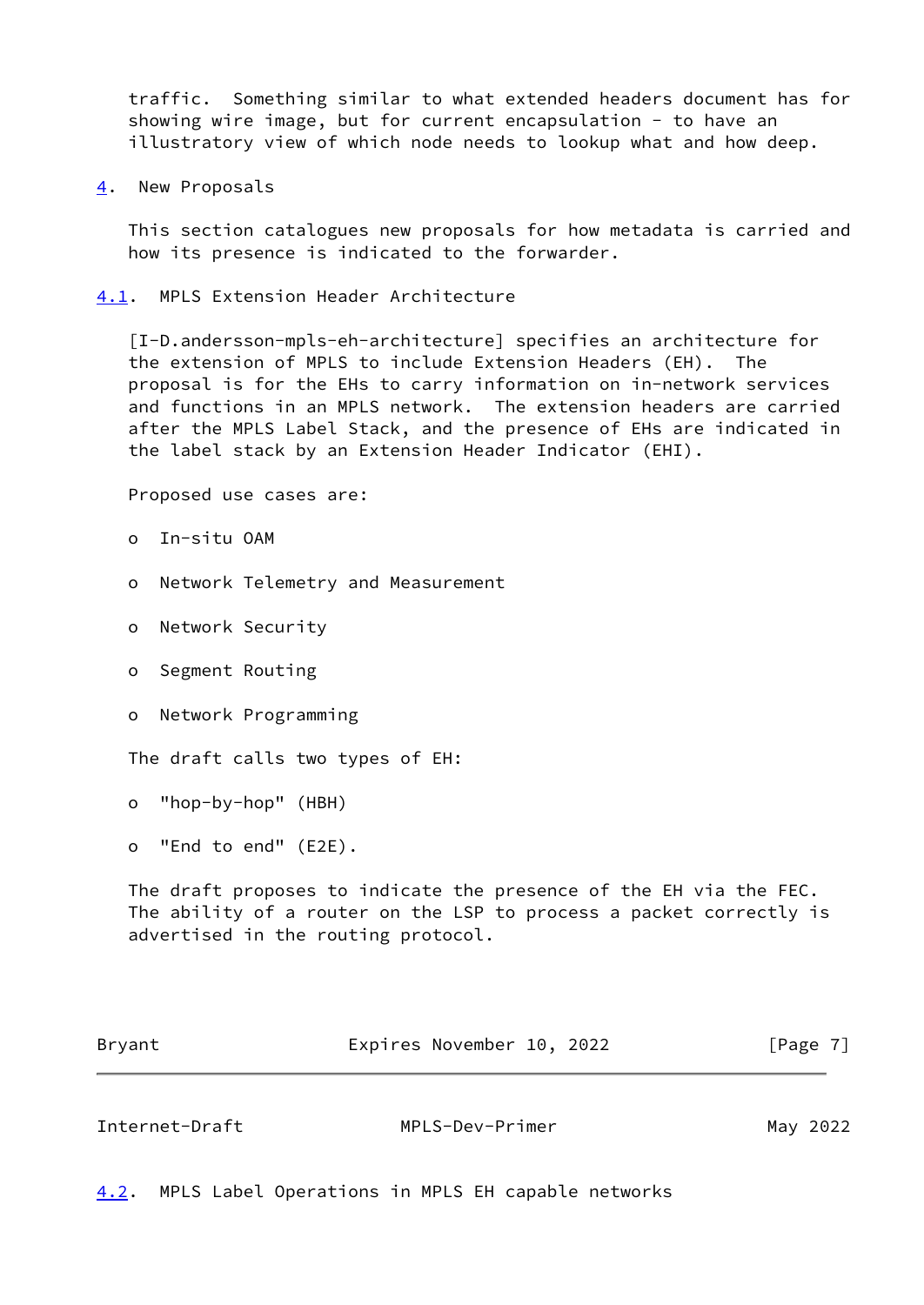[I-D.andersson-mpls-eh-label-stack-operations] provides the operating procedures for EH-capable and non-EH-capable LSRs where MPLS Extension Headers (EH) are carried below the MPLS label stack. Further this describes how MPLS EHs can be gradually introduced into an existing MPLS network. The capability to handle EHs is announced throughout the MPLS network, and LSRs that don't understand this information simply ignore it.

 The extension headers are carried after the MPLS Label Stack, and the presence of EHs are indicate in the label stack by a Extended Special Purpose label called Extension Header Indicator (EHI) in the label stack.

 The EH(s) are carried over a G-ACh. Three ACHs are suggested E2E, HBH, Both. A number of EHs can be accommodated with the number being indicated by a parameter in the ACH.

 The draft considers the stack structure in a number of cases such as VPN (and presumably PW) and non-VPN (native IP payload) cases.

The draft shows how RSVP-TE signaling would work.

<span id="page-8-0"></span>[4.3](#page-8-0). Encapsulation For MPLS Performance Measurement with Alternate Marking

 [I-D.ietf-mpls-inband-pm-encapsulation] shows how a flow ID can be carried in a packet. The application is Alternate Marking (AM) for performance monitoring of the network.

 It proposes the use of an eSPL (two LSEs) preceding a third LSE which the flow ID in its label field.

 This LSE triplet can occur more than once in the label stack and can occur at any position within the label stack. If it is used for two different purposes in the stack the Flow ID must be different.

 Where Alternate Marking is used two method of creating the alternating pairs are proposed, using two Flow IDs which will have ECMP implications possibly requiring the including of an entropy label pair, or using the TC bits which may effect queue priority on the egress LSR when the Flow ID is bottom of stack.

Considerations of maximum stack depth apply.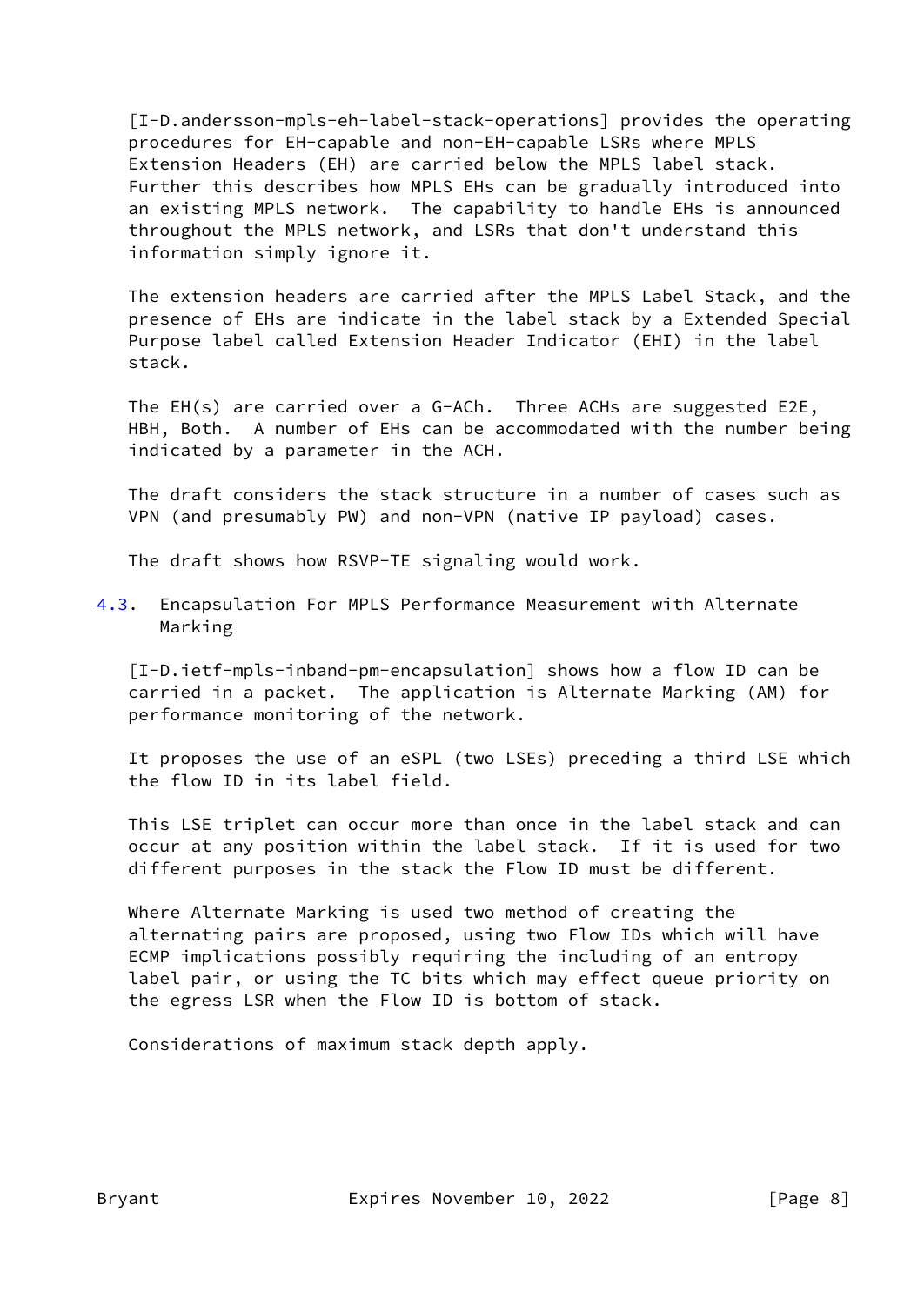<span id="page-9-1"></span>Internet-Draft MPLS-Dev-Primer May 2022

<span id="page-9-0"></span>[4.4](#page-9-0). MPLS Data Plane Encapsulation for In-situ OAM Data

 [I-D.gandhi-mpls-ioam-sr] shows how the IOAM data fields defined in [\[I-D.ietf-ippm-ioam-data](#page-14-0)] could be carried in MPLS. It carries the OAM data in an G-Ach and specifies both hop-by-hop and end-to-end versions.

 The OAM present/type indicator is an e(SPL) at the bottom of the MPLS label stack requiring a P-router to scan the stack to find the label.

 The draft proposes the stacking of G-Ach blocks at the bottom of stack with the IOAM G-Ach first and any subsequent G-Ach located through the use of a length field in the IOAM G-Ach.

<span id="page-9-3"></span>[4.5](#page-9-3). Multi-purpose Special Purpose Label for Forwarding Actions

 [I-D.kompella-mpls-mspl4fa] notes that the forwarder does not need to use the TC, or TTL fields in an LSE that does not become top of stack. It proposes to exploit these fields as indicators of forwarding actions, by modifying the semantics of these fields.

There are a number of key proposals in the draft:

- o Using the "spare bits" as forwarding indicator flags to specify actions or in some cases inactions
- o Using the method to multi-purpose SPLs and thus expand the number of single label SPLs available to the IETF.
- o Reusing the Entropy Label fields to carry additional data needed by the forwarder. This latter point could be adopted by any eSPL. One use for this additional data that was proposed (certainly in discussion but I cannot see it in the draft) was the use of this facility to carry a network slice identifier.
- <span id="page-9-2"></span>[4.6](#page-9-2). No Further Fast Reroute

 [I-D.kompella-mpls-nffrr] proposes the use of an SPL (note not an eSPL) to indicate that a fast re-route action is not to be undertaken on the packet.

Uses an SPL for this single purpose

<span id="page-9-4"></span>[4.7](#page-9-4). Carrying Virtual Transport Network Identifier in MPLS Packet

[I-D.li-mpls-enhanced-vpn-vtn-id] is a method of carrying a virtual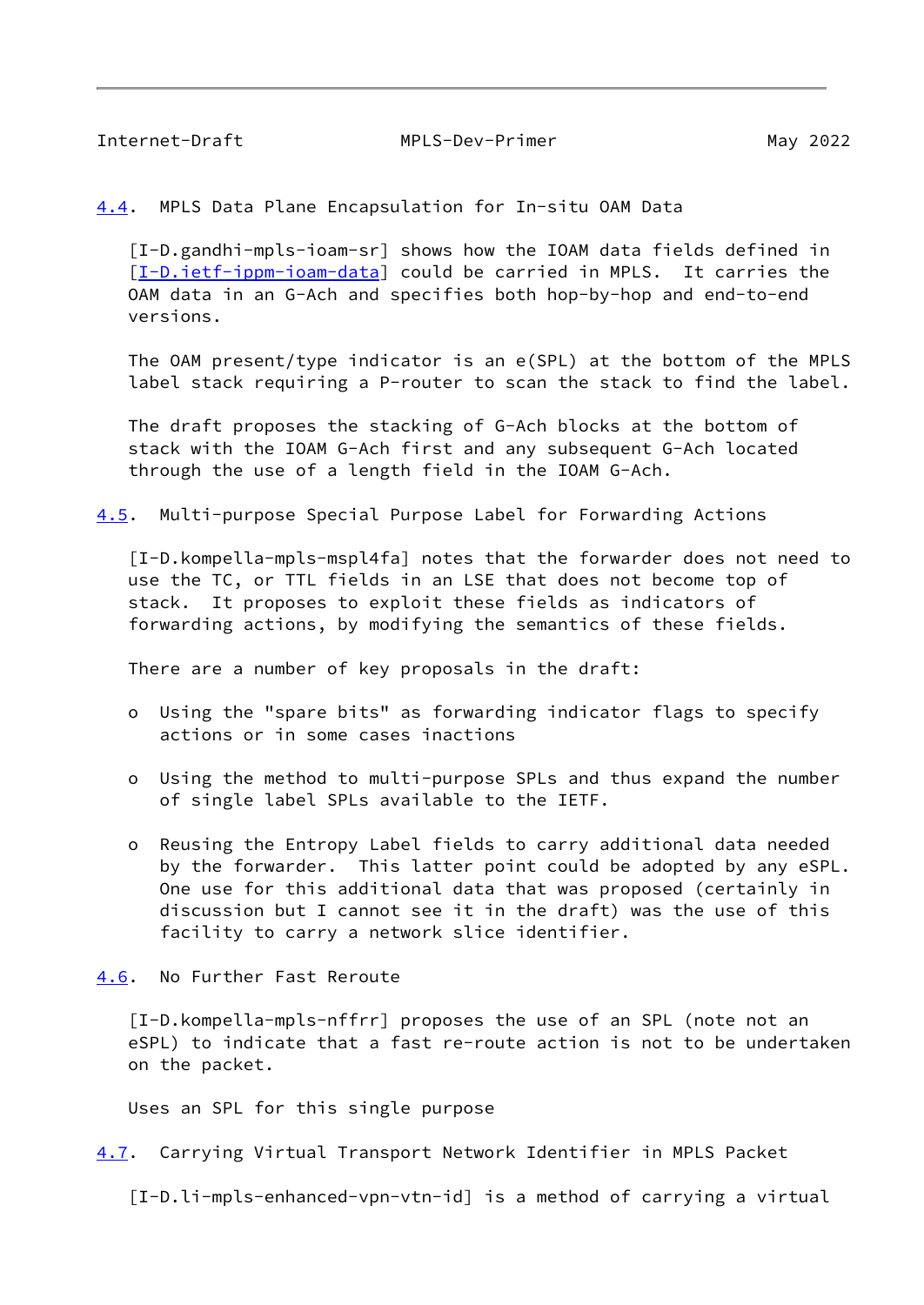network identifier in an MPLS packet. It does this by carrying meta-

Bryant Expires November 10, 2022 [Page 9]

<span id="page-10-1"></span>Internet-Draft MPLS-Dev-Primer May 2022

 data below the MPLS label stack. It does not use the G-ACh but instead a new design with a first nibble value of 0b0011.

 Note that when we define new first nibbles we are technically taking IP versions away from the IETF Internet Area. When PWE3 first proposed this we agreed with the IETF of the day that we would only take 0b0000 and 0b0001. I am looking to see if this agreement was documented.

 The presence of the VTN is indicted by an SPL (note not an eSPL) somewhere in the label stack. The draft discusses how multiple VTNs can be placed in the packet, but not how multiple types of meta-data are to be carried.

<span id="page-10-0"></span>[4.8](#page-10-0). Segment Routed Time Sensitive Networking

 [I-D.stein-srtsn] describes how information can be encoded in the MPLS label stack to inform the forwarder when a time sensitive packet should be sent. Each LSE becomes 64 bits, the first 32 bits a conventional MPLS label and the second part contains dispatch time information.

 Note that as far as I can see there is no provision for an S bit making label stack scanning for other information liable to make a mistake.

 There is no information that I can see stating how the LSR knows that the LSE is in this format and so I assume that it knows from the FEC.

<span id="page-10-2"></span>[4.9](#page-10-2). Options for MPLS Extension Header Indicator

 [I-D.song-mpls-extension-header] provides a catalogue of methods of identifying the presence of presence of an extension header after the label stack. The methods could of course be used for identifying the presence of some other structure after the label stack.

The methods listed are:

o A special purpose label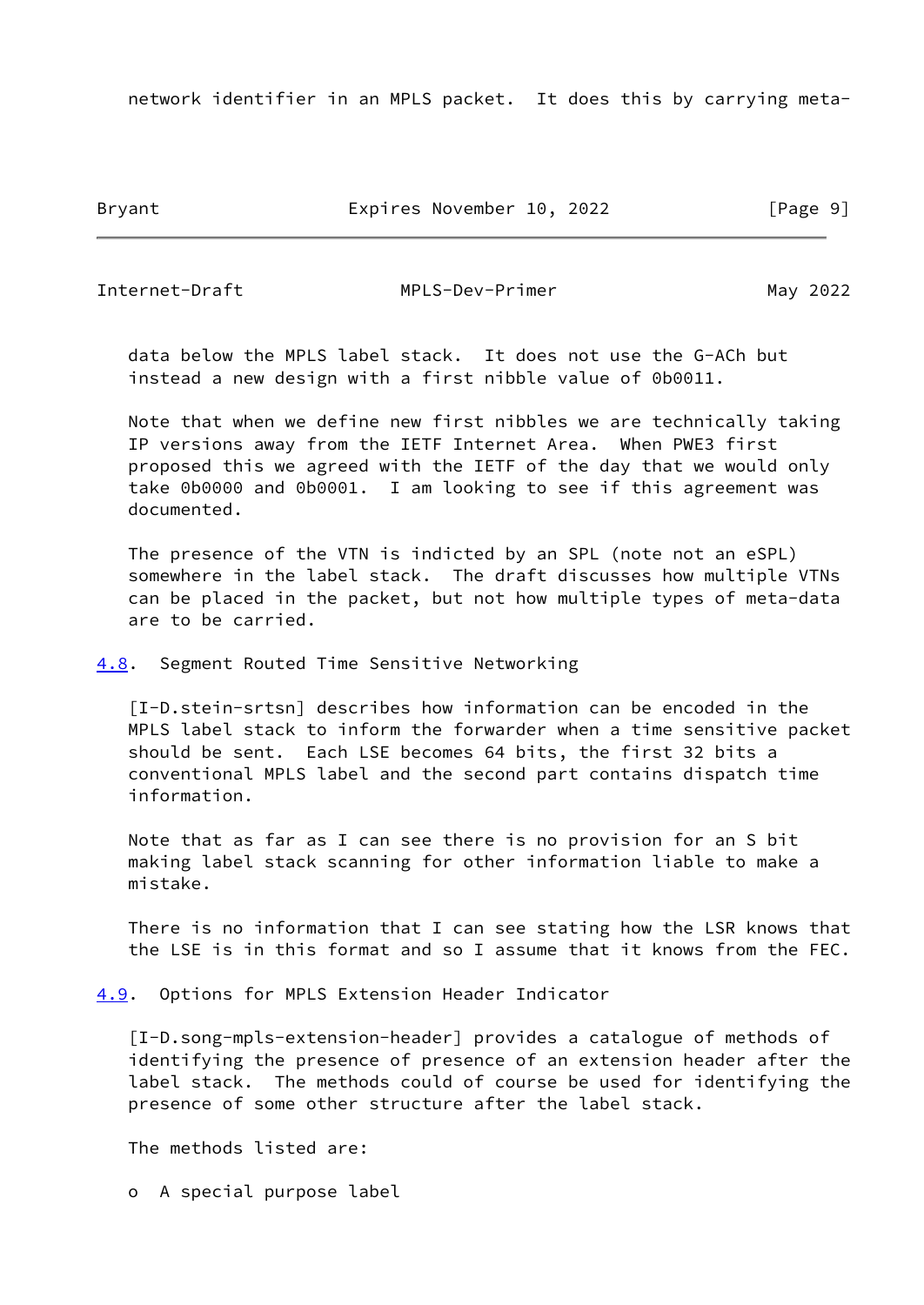- o An extended special purpose label pair
- o A GAL and an associated channel header
- o A GAL followed by a structure with a different first nibble value
- o The use of a new FEC

Bryant Expires November 10, 2022 [Page 10]

<span id="page-11-1"></span>Internet-Draft MPLS-Dev-Primer May 2022

<span id="page-11-0"></span>[4.10](#page-11-0). MPLS Extension Header

 [I-D.song-mpls-extension-header] describes a design for an MPLS extension header to be placed after the MPLS label stack. The Header of Extension Headers (HEH) specifies the number of extension headers that follow. The HEH has the four bit ECMP defeat nibble, a count of number of extension headers, the length of the set of extension headers and the type of the following extension header. An Extension Header (EH) starts with the type of the header that follows this EH, the length of this EH followed by the EH data/payload.

Two generic types of EH as specified, End to End and Hop by Hop.

<span id="page-11-2"></span>[4.11](#page-11-2). MPLS Payload Protocol Identifier

 [I-D.xu-mpls-payload-protocol-identifier] describes a method of adding a protocol identifier (PID) to an MPLS packet.

 A 16 bit PID is carried in a 32 bit structure following the label stack. The structure just has an ECMP defeat nibble 0b000 and the PID.

 Presence of the PID is indicated by an SPL or an eSPL at the bottom of stack.

 An alternative method of indicating the PIL is also proposed by using a first nibble of 0b1111. Note that this might be defeated by an MPLS payload other than IP. For reasons discussed in [[RFC8469](https://datatracker.ietf.org/doc/pdf/rfc8469)] in this arrangement the PIL could not be used at a mid-point, but would be safe at an endpoint. The first nibble comments in {#VTN} also apply to this proposal.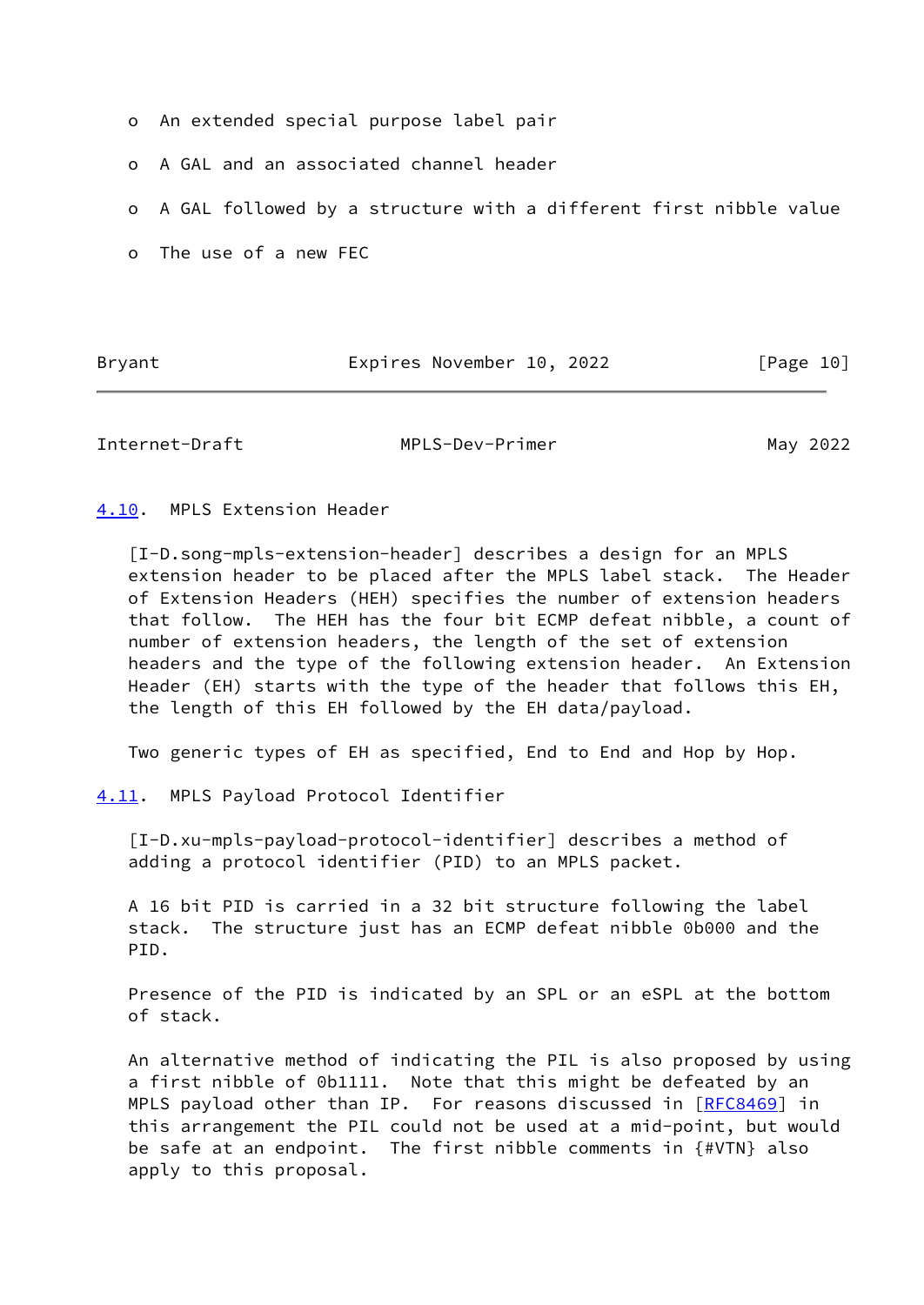No provision is made for carrying other data beyond the bottom of stack, and there is no discussion on how this works with VPNs and PWs.

## <span id="page-12-0"></span>[4.12](#page-12-0). Generic Transport Functions

 [I-D.zzhang-tsvwg-generic-transport-functions] describes a method of adding fragmentation to a number of protocols including MPLS. The fragmentation header follows the end of stack. It does not take any ECMP precautions through the first nibble. Some mitigation could be achieved by the use of the ELI/EL where the P routers can support this.

Indication of the fragmentation header is indicated by the FEC.

Bryant Expires November 10, 2022 [Page 11]

<span id="page-12-2"></span>Internet-Draft MPLS-Dev-Primer May 2022

 Note that the draft referenced pseudowires (PWs) and that PWs have a fragmentation method [\[RFC4623](https://datatracker.ietf.org/doc/pdf/rfc4623)]. However this feature is not thought to be widely implemented.

<span id="page-12-1"></span>[4.13](#page-12-1). Use of an MPLS LSE as an Ancillary Data Pointer

<span id="page-12-4"></span> [I-D.bryant-mpls-aux-data-pointer] described how Label Stack Entries (LSEs) can be used to point to ancillary data carried below the MPLS label stack. This allows the stack to explicitly direct the forwarder to specific items of ancillary (meta) data, thereby reducing the ambiguity of the various implicit systems proposed. Thus, as an example it is possible to specify a latency requirement on a path segment rather than requiring the forwarder to determine which of several latency specifations are applicable to it.

 A difficulty with the pointer approach occurs if the packet is ever expanded, for example as a result of the use of an iOAM incremental trace approach [\[I-D.ietf-ippm-ioam-data](#page-14-0)] adapted for MPLS. It is not clear how widely deployed such an approach will be. A mitigation approach is expected to be proposed in he next version of [\[I-D.bryant-mpls-aux-data-pointer](#page-12-4)].

<span id="page-12-3"></span>[5](#page-12-3). Security Considerations

Any changes to the MPLS security model as a result of a change will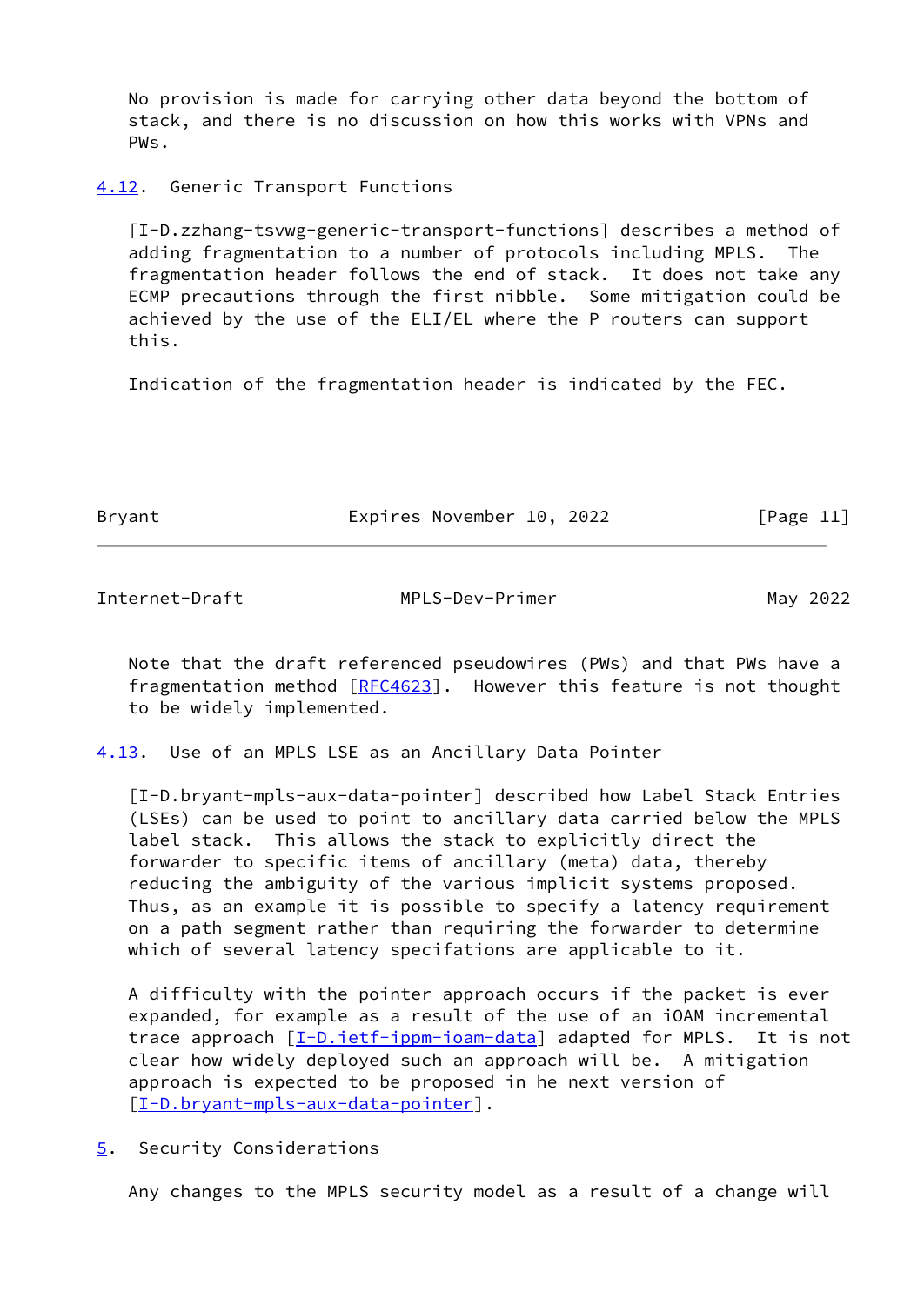need to be considered within the proposals themselves. This document is a catalog of existing RFCs and design proposals and does not itself modify the security of MPLS networks.

<span id="page-13-0"></span>[6](#page-13-0). IANA Considerations

This document has no IANA requests.

<span id="page-13-1"></span>[7](#page-13-1). References

<span id="page-13-2"></span>[7.1](#page-13-2). Normative References

- [RFC3031] Rosen, E., Viswanathan, A., and R. Callon, "Multiprotocol Label Switching Architecture", [RFC 3031](https://datatracker.ietf.org/doc/pdf/rfc3031), DOI 10.17487/RFC3031, January 2001, <[https://www.rfc-editor.org/info/rfc3031>](https://www.rfc-editor.org/info/rfc3031).
- [RFC3032] Rosen, E., Tappan, D., Fedorkow, G., Rekhter, Y., Farinacci, D., Li, T., and A. Conta, "MPLS Label Stack Encoding", [RFC 3032](https://datatracker.ietf.org/doc/pdf/rfc3032), DOI 10.17487/RFC3032, January 2001, <[https://www.rfc-editor.org/info/rfc3032>](https://www.rfc-editor.org/info/rfc3032).

| Bryant | Expires November 10, 2022 |  | [Page 12] |
|--------|---------------------------|--|-----------|
|        |                           |  |           |

<span id="page-13-4"></span>

Internet-Draft MPLS-Dev-Primer May 2022

## <span id="page-13-3"></span>[7.2](#page-13-3). Informative References

[I-D.andersson-mpls-eh-architecture]

 Andersson, L., Guichard, J. N., Song, H., and S. Bryant, "MPLS Extension Header Architecture", [draft-andersson](https://datatracker.ietf.org/doc/pdf/draft-andersson-mpls-eh-architecture-03) [mpls-eh-architecture-03](https://datatracker.ietf.org/doc/pdf/draft-andersson-mpls-eh-architecture-03) (work in progress), April 2022.

[I-D.andersson-mpls-eh-label-stack-operations]

 Andersson, L., Guichard, J. N., Song, H., and S. Bryant, "MPLS Label Operations in MPLS EH capable networks", [draft-andersson-mpls-eh-label-stack-operations-03](https://datatracker.ietf.org/doc/pdf/draft-andersson-mpls-eh-label-stack-operations-03) (work in progress), April 2022.

[I-D.bryant-mpls-aux-data-pointer]

 Bryant, S., Clemm, A., and T. Eckert, "Use of an MPLS LSE as an Ancillary Data Pointer", [draft-bryant-mpls-aux-data](https://datatracker.ietf.org/doc/pdf/draft-bryant-mpls-aux-data-pointer-00) [pointer-00](https://datatracker.ietf.org/doc/pdf/draft-bryant-mpls-aux-data-pointer-00) (work in progress), May 2021.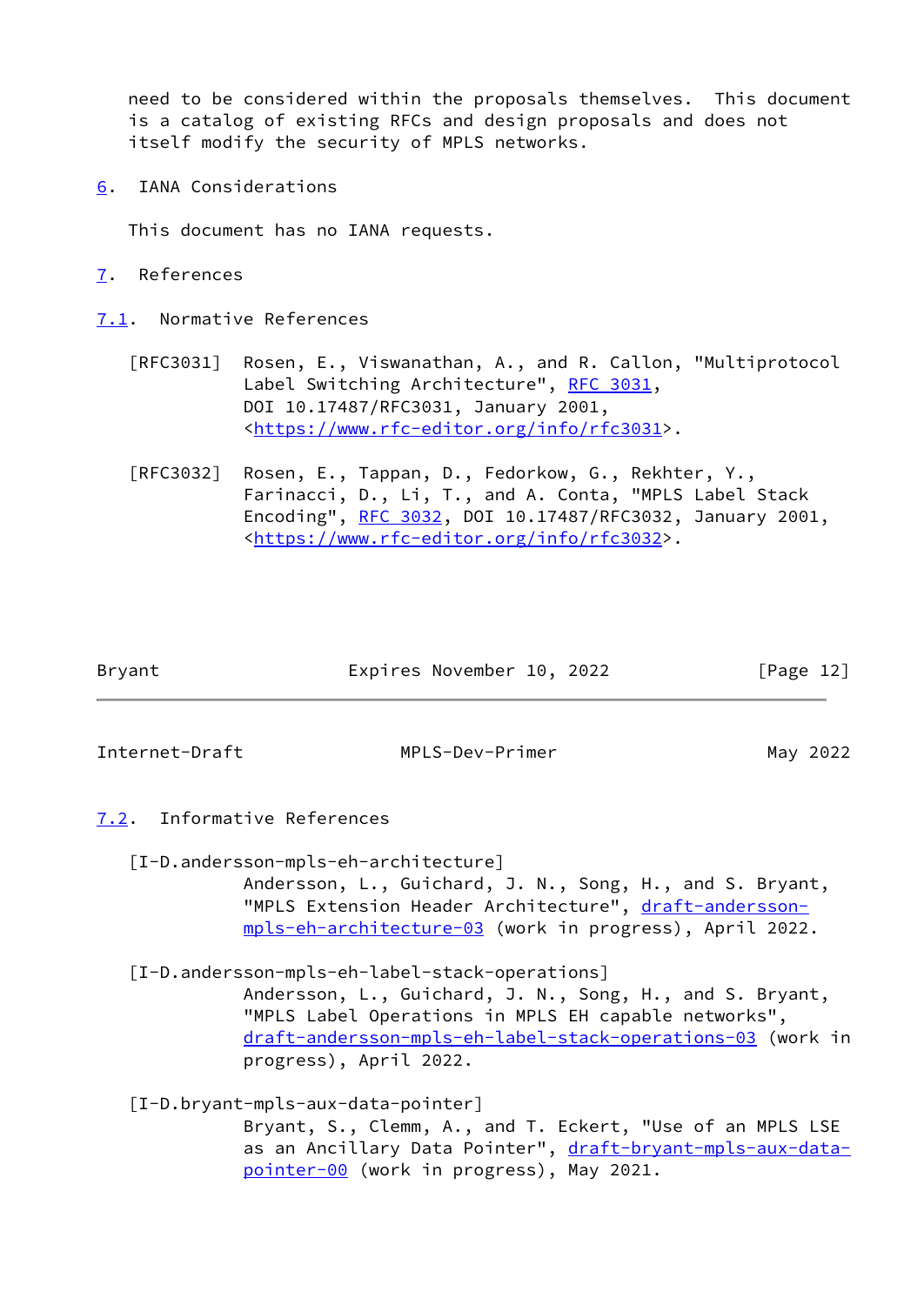<span id="page-14-0"></span> [I-D.gandhi-mpls-ioam-sr] Gandhi, R., Ali, Z., Filsfils, C., Brockners, F., Wen, B., and V. Kozak, "MPLS Data Plane Encapsulation for In-situ OAM Data", [draft-gandhi-mpls-ioam-sr-06](https://datatracker.ietf.org/doc/pdf/draft-gandhi-mpls-ioam-sr-06) (work in progress), February 2021. [I-D.ietf-ippm-ioam-data] Brockners, F., Bhandari, S., and T. Mizrahi, "Data Fields for In-situ OAM", [draft-ietf-ippm-ioam-data-17](https://datatracker.ietf.org/doc/pdf/draft-ietf-ippm-ioam-data-17) (work in progress), December 2021. [I-D.ietf-mpls-inband-pm-encapsulation] Cheng, W., Min, X., Zhou, T., Dong, X., and Y. Peleg, "Encapsulation For MPLS Performance Measurement with Alternate Marking Method", [draft-ietf-mpls-inband-pm](https://datatracker.ietf.org/doc/pdf/draft-ietf-mpls-inband-pm-encapsulation-02) [encapsulation-02](https://datatracker.ietf.org/doc/pdf/draft-ietf-mpls-inband-pm-encapsulation-02) (work in progress), October 2021. [I-D.kompella-mpls-mspl4fa] Kompella, K., Beeram, V. P., Saad, T., and I. Meilik, "Multi-purpose Special Purpose Label for Forwarding Actions", [draft-kompella-mpls-mspl4fa-02](https://datatracker.ietf.org/doc/pdf/draft-kompella-mpls-mspl4fa-02) (work in progress), February 2022.

[I-D.kompella-mpls-nffrr]

Kompella, K. and W. Lin, "No Further Fast Reroute", [draft](https://datatracker.ietf.org/doc/pdf/draft-kompella-mpls-nffrr-02) [kompella-mpls-nffrr-02](https://datatracker.ietf.org/doc/pdf/draft-kompella-mpls-nffrr-02) (work in progress), July 2021.

Bryant Expires November 10, 2022 [Page 13]

Internet-Draft MPLS-Dev-Primer May 2022

 [I-D.li-mpls-enhanced-vpn-vtn-id] Li, Z. and J. Dong, "Carrying Virtual Transport Network Identifier in MPLS Packet", [draft-li-mpls-enhanced-vpn-](https://datatracker.ietf.org/doc/pdf/draft-li-mpls-enhanced-vpn-vtn-id-02) <u>vtn-id-02</u> (work in progress), March 2022.

 [I-D.song-mpls-extension-header] Song, H., Li, Z., Zhou, T., Andersson, L., and Z. Zhang, "MPLS Extension Header", [draft-song-mpls-extension](https://datatracker.ietf.org/doc/pdf/draft-song-mpls-extension-header-06) [header-06](https://datatracker.ietf.org/doc/pdf/draft-song-mpls-extension-header-06) (work in progress), January 2022.

[I-D.stein-srtsn]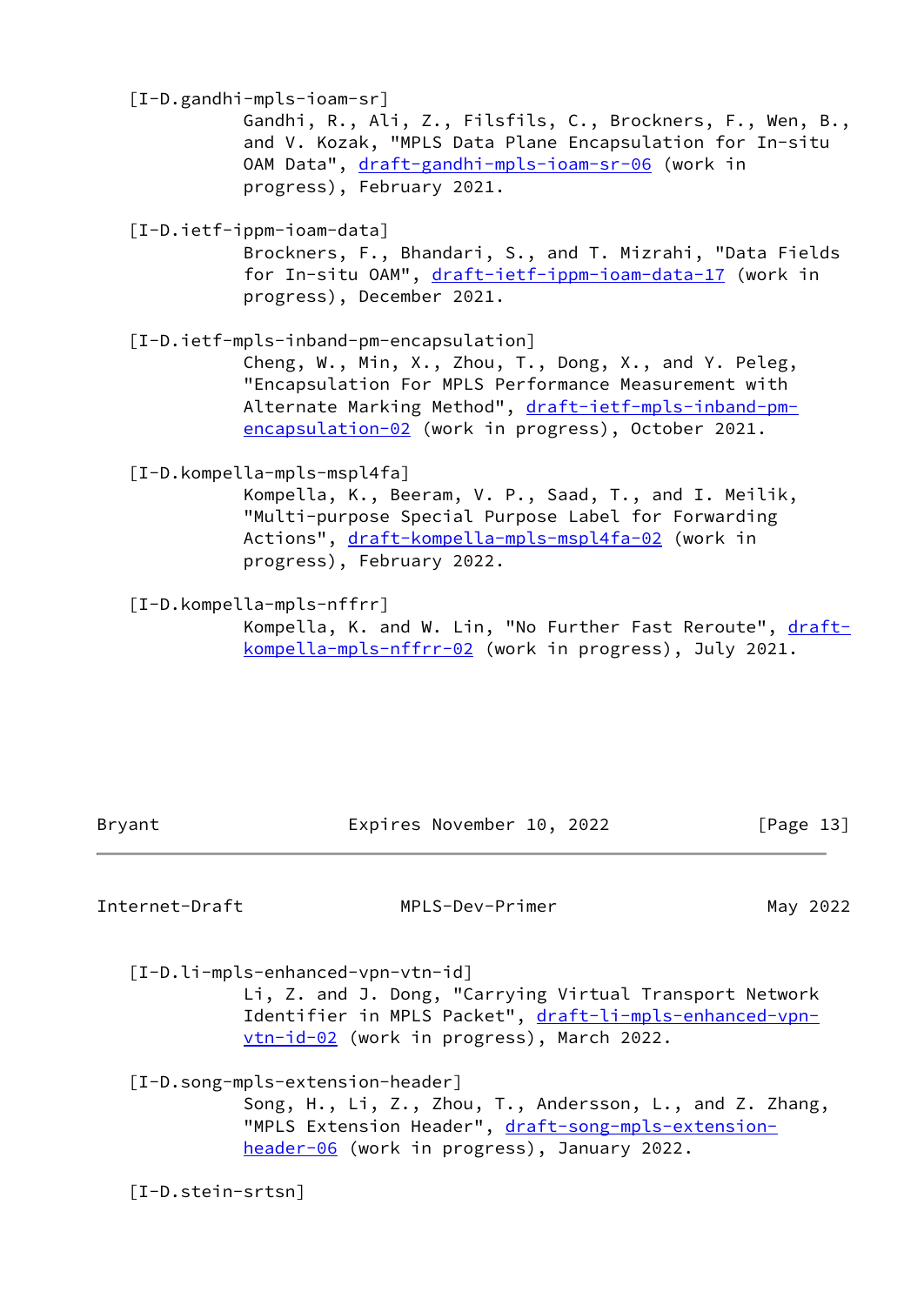Stein, Y. (., "Segment Routed Time Sensitive Networking", [draft-stein-srtsn-01](https://datatracker.ietf.org/doc/pdf/draft-stein-srtsn-01) (work in progress), August 2021.

[I-D.xu-mpls-payload-protocol-identifier]

 Xu, X., Assarpour, H., Ma, S., and F. Clad, "MPLS Payload Protocol Identifier", [draft-xu-mpls-payload-protocol](https://datatracker.ietf.org/doc/pdf/draft-xu-mpls-payload-protocol-identifier-09) [identifier-09](https://datatracker.ietf.org/doc/pdf/draft-xu-mpls-payload-protocol-identifier-09) (work in progress), September 2021.

- [I-D.zzhang-tsvwg-generic-transport-functions] Zhang, Z., Bonica, R., and K. Kompella, "Generic Transport Functions", [draft-zzhang-tsvwg-generic-transport](https://datatracker.ietf.org/doc/pdf/draft-zzhang-tsvwg-generic-transport-functions-00) [functions-00](https://datatracker.ietf.org/doc/pdf/draft-zzhang-tsvwg-generic-transport-functions-00) (work in progress), November 2020.
- [RFC3270] Le Faucheur, F., Wu, L., Davie, B., Davari, S., Vaananen, P., Krishnan, R., Cheval, P., and J. Heinanen, "Multi- Protocol Label Switching (MPLS) Support of Differentiated Services", [RFC 3270](https://datatracker.ietf.org/doc/pdf/rfc3270), DOI 10.17487/RFC3270, May 2002, <[https://www.rfc-editor.org/info/rfc3270>](https://www.rfc-editor.org/info/rfc3270).
- [RFC3443] Agarwal, P. and B. Akyol, "Time To Live (TTL) Processing in Multi-Protocol Label Switching (MPLS) Networks", [RFC 3443,](https://datatracker.ietf.org/doc/pdf/rfc3443) DOI 10.17487/RFC3443, January 2003, <[https://www.rfc-editor.org/info/rfc3443>](https://www.rfc-editor.org/info/rfc3443).
- [RFC4385] Bryant, S., Swallow, G., Martini, L., and D. McPherson, "Pseudowire Emulation Edge-to-Edge (PWE3) Control Word for Use over an MPLS PSN", [RFC 4385](https://datatracker.ietf.org/doc/pdf/rfc4385), DOI 10.17487/RFC4385, February 2006, <<https://www.rfc-editor.org/info/rfc4385>>.
- [RFC4448] Martini, L., Ed., Rosen, E., El-Aawar, N., and G. Heron, "Encapsulation Methods for Transport of Ethernet over MPLS Networks", [RFC 4448](https://datatracker.ietf.org/doc/pdf/rfc4448), DOI 10.17487/RFC4448, April 2006, <[https://www.rfc-editor.org/info/rfc4448>](https://www.rfc-editor.org/info/rfc4448).

| Bryant         | Expires November 10, 2022                                                                                         | [Page 14] |
|----------------|-------------------------------------------------------------------------------------------------------------------|-----------|
| Internet-Draft | MPLS-Dev-Primer                                                                                                   | May 2022  |
| RFC4623        | Malis, A. and M. Townsley, "Pseudowire Emulation Edge-to-<br>Edge (PWE3) Fragmentation and Reassembly", RFC 4623, |           |

 DOI 10.17487/RFC4623, August 2006, <[https://www.rfc-editor.org/info/rfc4623>](https://www.rfc-editor.org/info/rfc4623).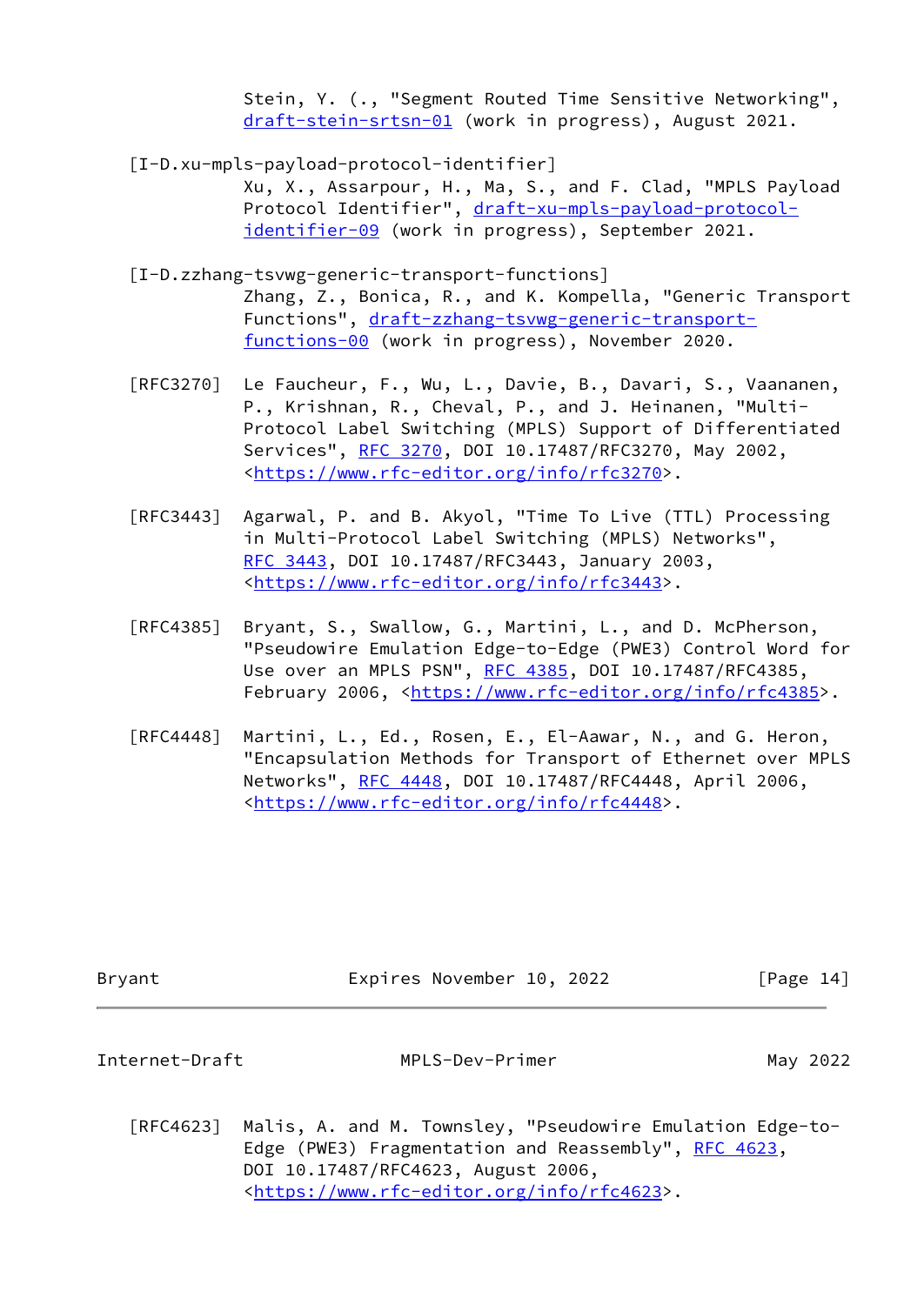- [RFC4928] Swallow, G., Bryant, S., and L. Andersson, "Avoiding Equal Cost Multipath Treatment in MPLS Networks", [BCP 128](https://datatracker.ietf.org/doc/pdf/bcp128), [RFC 4928,](https://datatracker.ietf.org/doc/pdf/rfc4928) DOI 10.17487/RFC4928, June 2007, <[https://www.rfc-editor.org/info/rfc4928>](https://www.rfc-editor.org/info/rfc4928).
- [RFC5129] Davie, B., Briscoe, B., and J. Tay, "Explicit Congestion Marking in MPLS", [RFC 5129](https://datatracker.ietf.org/doc/pdf/rfc5129), DOI 10.17487/RFC5129, January 2008, [<https://www.rfc-editor.org/info/rfc5129](https://www.rfc-editor.org/info/rfc5129)>.
- [RFC5462] Andersson, L. and R. Asati, "Multiprotocol Label Switching (MPLS) Label Stack Entry: "EXP" Field Renamed to "Traffic Class" Field", [RFC 5462](https://datatracker.ietf.org/doc/pdf/rfc5462), DOI 10.17487/RFC5462, February 2009, [<https://www.rfc-editor.org/info/rfc5462](https://www.rfc-editor.org/info/rfc5462)>.
- [RFC5586] Bocci, M., Ed., Vigoureux, M., Ed., and S. Bryant, Ed., "MPLS Generic Associated Channel", [RFC 5586](https://datatracker.ietf.org/doc/pdf/rfc5586), DOI 10.17487/RFC5586, June 2009, <[https://www.rfc-editor.org/info/rfc5586>](https://www.rfc-editor.org/info/rfc5586).
- [RFC6178] Smith, D., Mullooly, J., Jaeger, W., and T. Scholl, "Label Edge Router Forwarding of IPv4 Option Packets", [RFC 6178,](https://datatracker.ietf.org/doc/pdf/rfc6178) DOI 10.17487/RFC6178, March 2011, <[https://www.rfc-editor.org/info/rfc6178>](https://www.rfc-editor.org/info/rfc6178).
- [RFC6790] Kompella, K., Drake, J., Amante, S., Henderickx, W., and L. Yong, "The Use of Entropy Labels in MPLS Forwarding", [RFC 6790,](https://datatracker.ietf.org/doc/pdf/rfc6790) DOI 10.17487/RFC6790, November 2012, <[https://www.rfc-editor.org/info/rfc6790>](https://www.rfc-editor.org/info/rfc6790).
- [RFC7274] Kompella, K., Andersson, L., and A. Farrel, "Allocating and Retiring Special-Purpose MPLS Labels", [RFC 7274](https://datatracker.ietf.org/doc/pdf/rfc7274), DOI 10.17487/RFC7274, June 2014, <[https://www.rfc-editor.org/info/rfc7274>](https://www.rfc-editor.org/info/rfc7274).
- [RFC8169] Mirsky, G., Ruffini, S., Gray, E., Drake, J., Bryant, S., and A. Vainshtein, "Residence Time Measurement in MPLS Networks", [RFC 8169](https://datatracker.ietf.org/doc/pdf/rfc8169), DOI 10.17487/RFC8169, May 2017, <[https://www.rfc-editor.org/info/rfc8169>](https://www.rfc-editor.org/info/rfc8169).
- [RFC8469] Bryant, S., Malis, A., and I. Bagdonas, "Recommendation to Use the Ethernet Control Word", [RFC 8469,](https://datatracker.ietf.org/doc/pdf/rfc8469) DOI 10.17487/RFC8469, November 2018, <[https://www.rfc-editor.org/info/rfc8469>](https://www.rfc-editor.org/info/rfc8469).

Bryant Expires November 10, 2022 [Page 15]